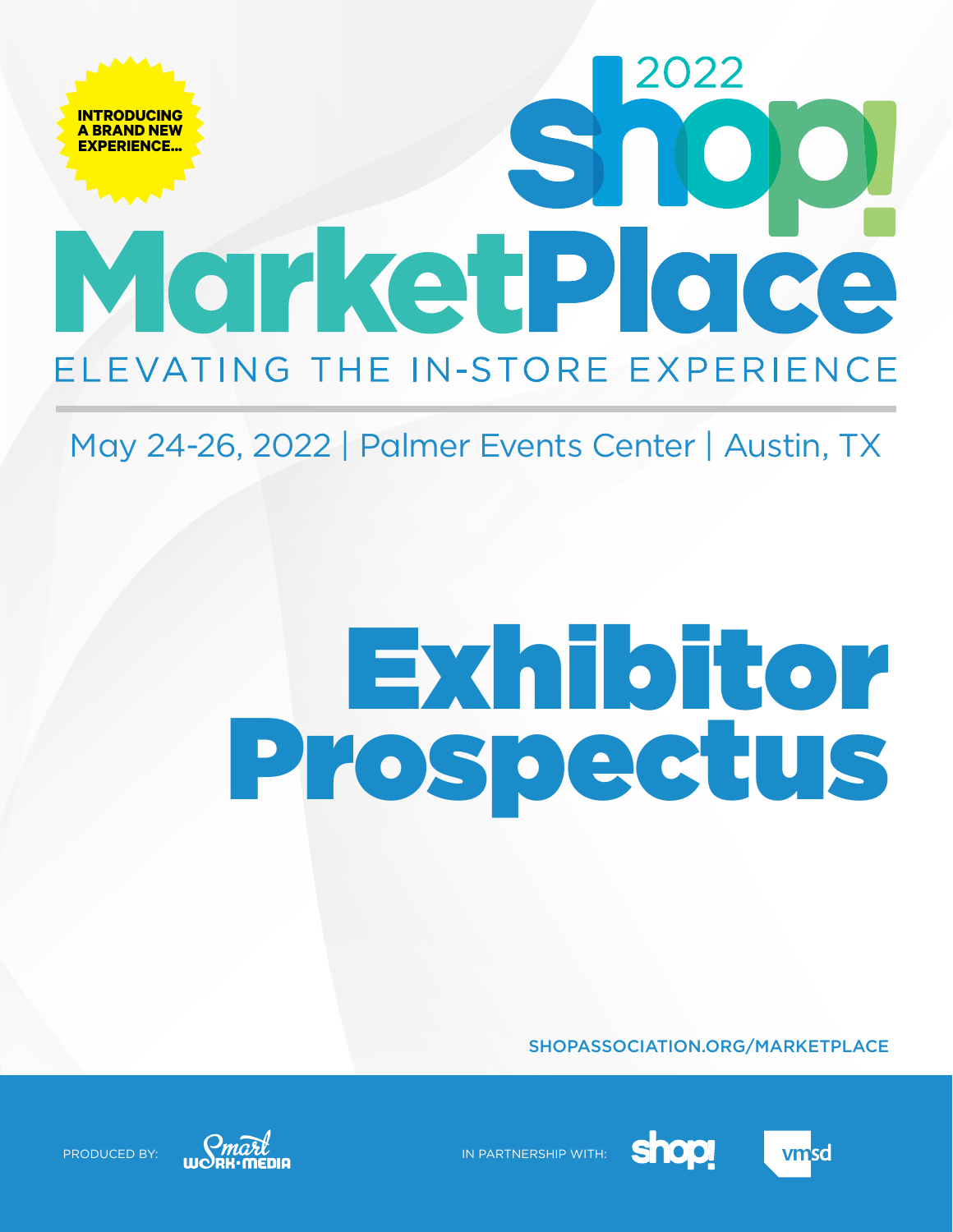## Sn MarketPlace ELEVATING THE IN-STORE EXPERIENCE

### May 24-26, 2022 | Austin, TX

### **STAND OUT AT THE INDUSTRY'S NEW BOUTIQUE TRADE FAIR COMMITTED TO ELEVATING THE IN-STORE EXPERIENCE: SHOP! MARKETPLACE 2022.**

This May, retailers, brand owners and design professionals from across the globe will be inspired by the education, networking and the discovery of the latest curated products, services and innovations impacting the future of the consumer experience. This is your chance to connect with highly engaged buyers in a uniquely sophisticated and experiential setting!

### **WHO SHOULD EXHIBIT?**

This is a must-participate industry event for suppliers, manufacturers and service providers that impact the in-store consumer experience such as:

- **Fixtures**
- **Lighting**
- **Flooring**
- Surfacing material
- **Furniture**
- In-store technology
- Store design
- **Promotions**
- Visual merchandising design
- Architecture & facades
- Decorative & props
- Mannequin & forms
- **Materials**
- Signage & graphics
- POP displays (permanent, semi-permanent & temporary)
- Aisle enhancers (end caps, etc.)
- On-shelf promotions
- Foreign trade commissions
- BOPIS/BORIS/ROPIS

### **WHY EXHIBIT AT MARKETPLACE 2022?**

- Curated premium booth systems with turnkey design solutions available in 10x10 and 10x20 options.
- Collaborate and connect with an audience of retailers and professionals dedicated exclusively to the in-store experience.
- Showcase your latest products, services and innovations in your booth space.
- Learn what potential customers want most from your product category.
- Enjoy ample networking opportunities with attendees outside trade fair hours during daily mealtimes, an opening cocktail reception, a design competition and award ceremonies.
- Participating exhibitors and sponsors receive access to the final attendee list and contact information.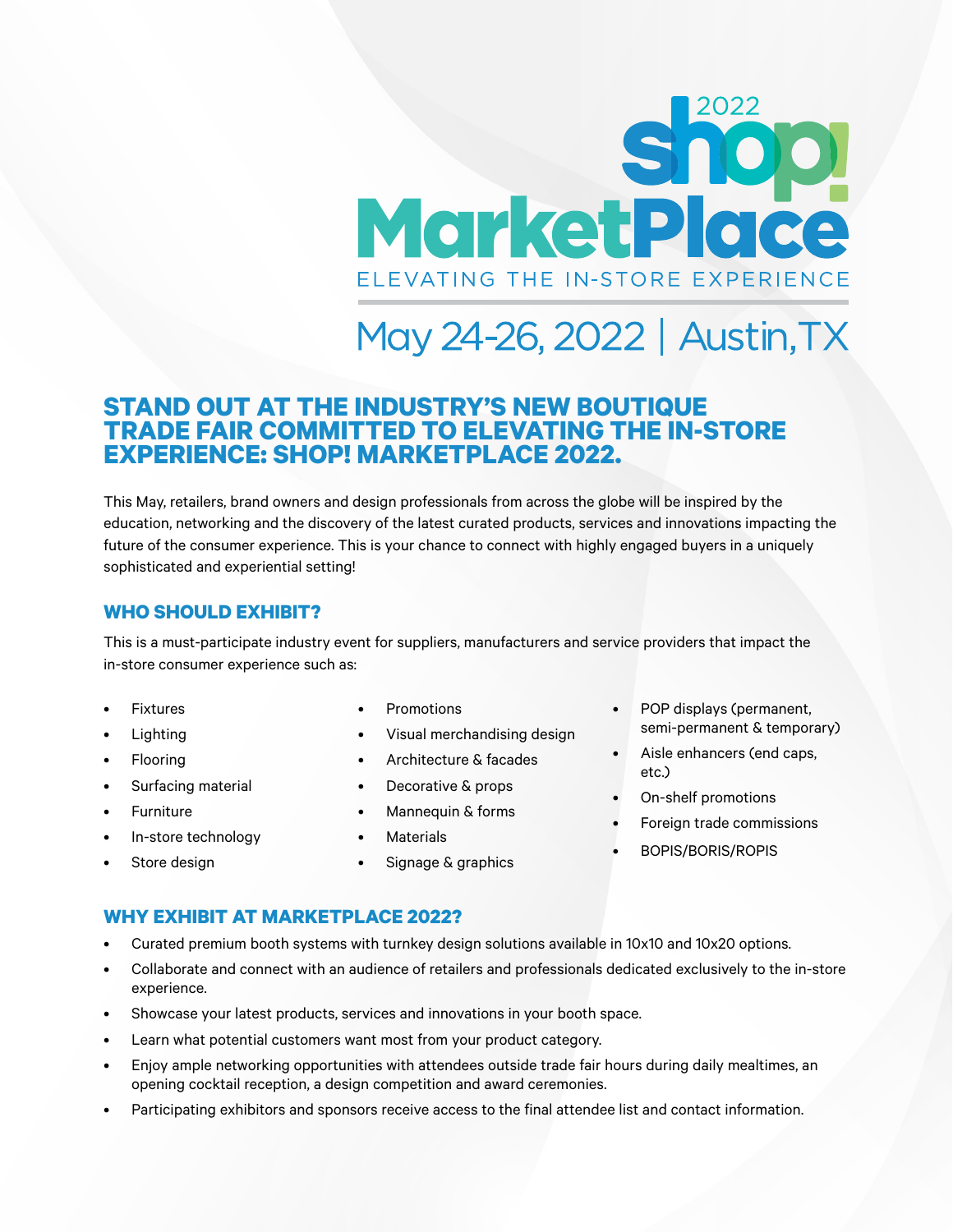### **TYPES OF ATTENDEES**

Hundreds of professionals from every sector of the retail/in-store experience industry representing the U.S. and abroad including:

- Chain & independent retailers
- Consumer package goods companies/brand owners
- Design & architect firms
- Consulting/branding firms
- Shop! Association members & non-members

|     | $\overline{\phantom{a}}$ |
|-----|--------------------------|
|     |                          |
| . . |                          |

#### **SHOW DATES AND HOURS**

Tuesday, May 24: Exhibitor Move-in 8 a.m. - 4:30 p.m. + Industry Party 7 - 9:30 p.m. Wednesday, May 25: 10 a.m. - 5 p.m. Thursday, May 26: 9 a.m. - 4 p.m.



#### **CONFERENCE SESSIONS**

Attendees will hear insights from peers and industry thought leaders to gain fresh perspective on retail design and the consumer experience. Conference sessions will be strategically placed on the show floor creating a lively environment and maintaining booth traffic during trade fair hours.

| $\sim$ |
|--------|
|        |
|        |

### **EXHIBIT SPACE**

Exhibiting companies will be showcased in a 45,000-square-foot exhibit hall with a truly interactive plan to keep attendees engaged, educated and energized throughout the event.

[VIEW THE FLOOR PLAN HERE](https://s36.a2zinc.net/clients/swm/marketplace2022/public/eventmap.aspx?shMode=E )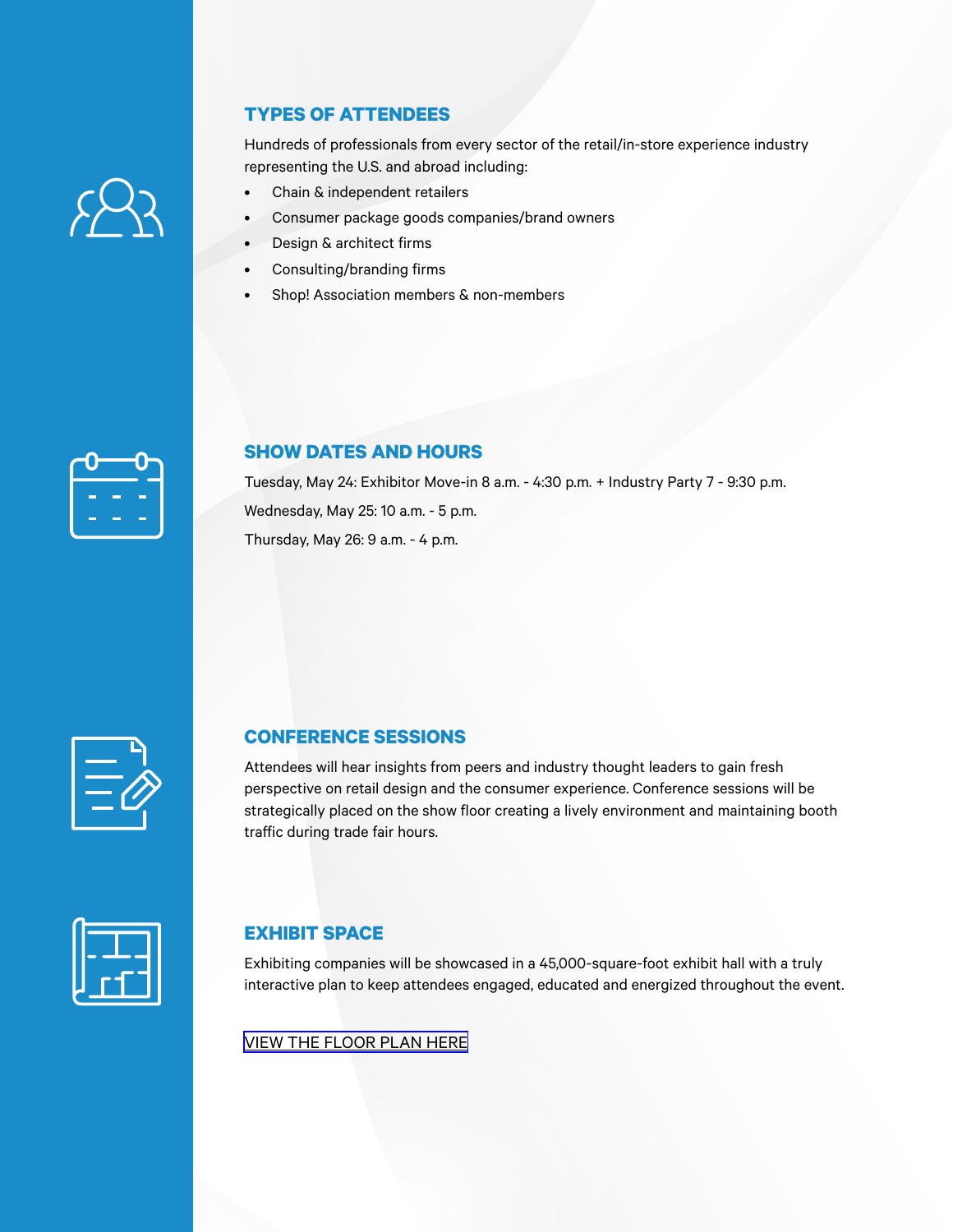### BOOTH PACKAGES AND INVESTMENTS

### **STANDARD BOOTH PACKAGE**

**Includes drayage\*, basic WiFi and vacuum services before the start of the show.**  10X10: \$5,100

10x20: \$10,200

**NOTE**: If purchasing a standard booth space, you must adhere to the **current International Association of Exhibitions and Events (IAEE) Booth Display Regulations**. Your Senior Market Strategist can provide a copy of these guidelines.

If you do not have a hard wall for your booth space, one can be provided to you at an additional fee of \$4,000.

### **PREMIUM BOOTH PACKAGE**

**Includes drayage\*, hard wall, lighting, electric, carpet, basic Wi-Fi and vacuum services before the start of the show. Ask your sales representative about additional upgrades for your booth!**

10X10: \$7,800 | 10x20: \$15,600

**NOTE**: Please reference the rendering below for an example of a premium booth system.

*\*Drayage is the round-trip labor charge to move your goods between the Palmer Event Center loading dock and your booth. Goods must be shipped directly to trade fair site. The drayage package excludes small package delivery i.e. FedEx.*

| 10x10 Inline Booth<br>$\frac{10 \text{ Sign}}{(18^\circ \text{x } 12^\circ)}$ |                                            |  |
|-------------------------------------------------------------------------------|--------------------------------------------|--|
|                                                                               | 0 <sup>o</sup><br>$\overline{\phantom{0}}$ |  |
|                                                                               |                                            |  |
|                                                                               |                                            |  |
|                                                                               |                                            |  |

*Example rendering of 10x10 premium booth system.*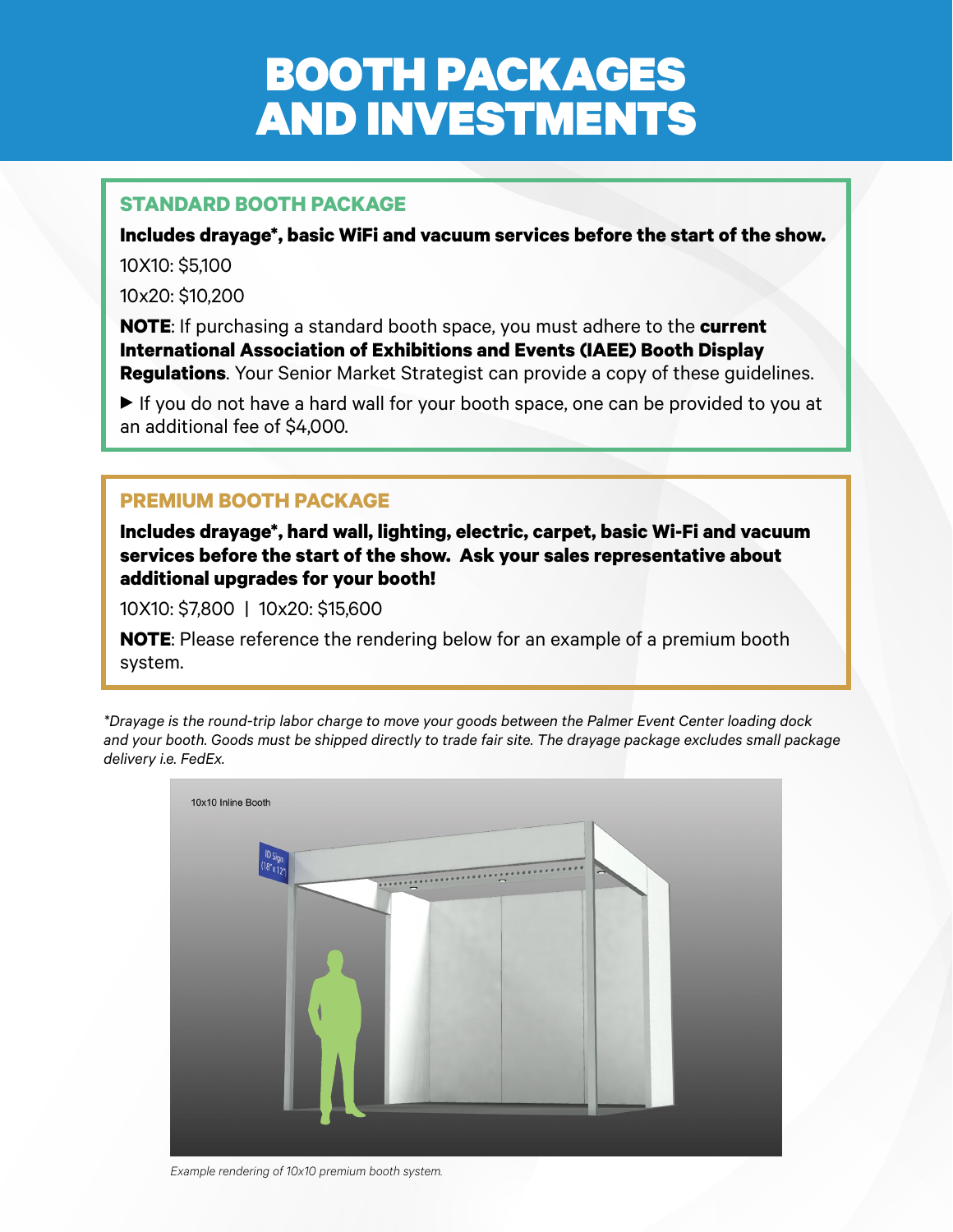### MARKETING SUPPORT AND ADDED BENEFITS

|                                                                                                                                                                                                                                                            | <b>10x10</b><br><b>BOOTH</b> | <b>10x20</b><br><b>BOOTH</b> |
|------------------------------------------------------------------------------------------------------------------------------------------------------------------------------------------------------------------------------------------------------------|------------------------------|------------------------------|
| <b>Exhibitor listing in the Shop! MarketPlace Show</b><br><b>Directory</b> to be featured in the May issue of VMSD<br>and on the event website and shopassociation.org                                                                                     |                              |                              |
| <b>Exhibitor Showcase Online Console (Basic</b><br>Package) Hosted on the MarketPlace event website<br>and shopassociation.org. Includes 200-character<br>description, company name, address, booth number<br>and website URL (up to 5 product categories) |                              | $\checkmark$                 |
| <b>Inclusion in special MarketPlace eShowcase</b><br>emailed to Shop! and VMSD database                                                                                                                                                                    | ✓                            | ✓                            |
| Inclusion in the event mobile app                                                                                                                                                                                                                          | $\checkmark$                 | ✓                            |
| <b>Customer referral code + invitation tools</b><br>(promotional graphics and a discount code to invite<br>your customers and prospects to attend)                                                                                                         | ✓                            | ✓                            |
| <b>Passes to Tuesday night industry party</b>                                                                                                                                                                                                              | $\overline{2}$               | $\overline{2}$               |
| <b>Booth personnel passes (additional passes</b><br>available for purchase)                                                                                                                                                                                | 5                            | 10                           |
| <b>Complimentary show passes for VIP customers</b>                                                                                                                                                                                                         | 5                            | 10 <sup>°</sup>              |
| <b>Access to final attendee list</b>                                                                                                                                                                                                                       | $\checkmark$                 | ✓                            |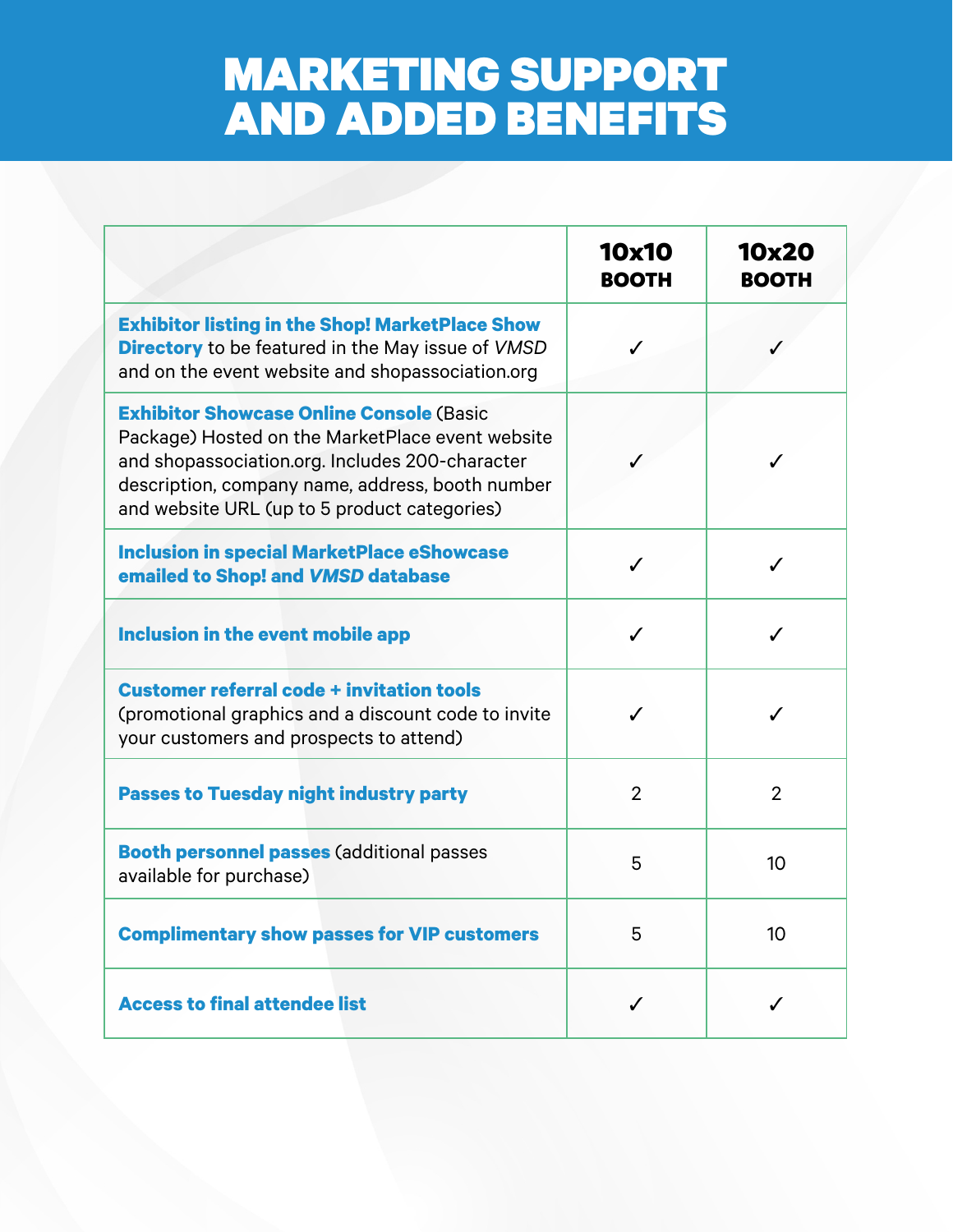### **ADDITIONAL SPONSORSHIP OPPORTUNITIES**

Contact your sales representative for more information and pricing!

- Lanyards
- Conference tote bag
- Industry party
- Sponsored coffee/refreshment breaks
- Shop! Association OMA Awards & Gala
- Shop! Association Honors Luncheon
- Exhibit floor cocktail receptions
- Shop! International Breakfast
- Content Theater/Keynote Speaker (5 available)



### **CONTACT US TODAY**

### **TO LEARN MORE ABOUT EXHIBITOR & SPONSORSHIP PACKAGES!**



**DINA MEINDL**  MANAGING DIRECTOR & MEMBERSHIP SERVICES, SHOP! **E** dina@shopassociation.org **P** (646)-785-9590



**LINDA D'ADAMO** SENIOR MARKET STRATEGIST, *VMSD* **E** linda.dadamo@smartworkmedia.com **P** (917)-359-1676



**LEO VAN DE POLDER, MaRC** SHOP! | GLOBAL DEVELOPMENT DIRECTOR **E** lpolder@shopassociation.org **P** +31 (0) 6-5108 2565



**MURRAY KASMENN** EXECUTIVE DIRECTOR, SHOP! **E** murray.kasmenn@smartworkmedia.com **P** (770)-356-2342



SHOPASSOCIATION.ORG/MARKETPLACE